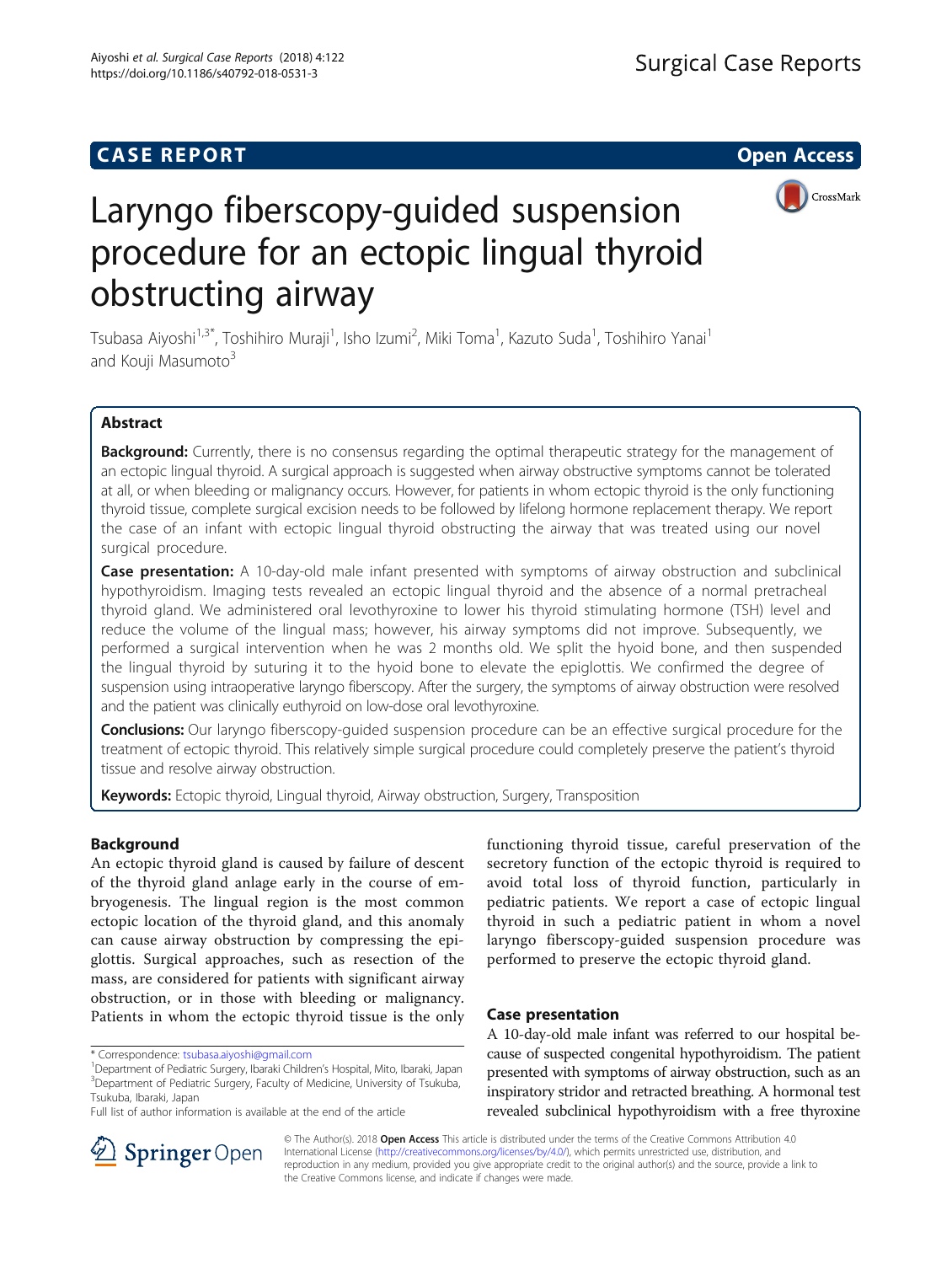level (1.44 ng/dL) within the reference range, although the thyroid stimulating hormone (TSH) level (34.6 μIU/mL) was increased beyond the normal range. Laryngo fiberscopy revealed a lingual mass compressing the epiglottis (Fig. 1a). Enhanced computed tomography (CT) and thyroid scintigraphy revealed that the mass was an ectopic thyroid with the absence of a normal pretracheal thyroid gland (Figs 1b, c). The patient received oral levothyroxine at a dose of 12 μg/kg/day for 4 weeks to lower the TSH level and reduce the volume of the ectopic thyroid tissue. However, we observed no reduction in the volume of the thyroid tissue and a concomitant progression in his symptoms of airway obstruction. He underwent surgery to relieve the airway obstruction when he was 2 months old. Under general anesthesia, nasotracheal intubation was performed in a sniffing position, and a transverse skin incision measuring 2.5 cm was made at the level of the hyoid bone. We split the hyoid bone at the midline, dissected the base of the tongue towards the foramen cecum, detected the ectopic thyroid mass, and suspended the mass by suturing it to the hyoid bone (Fig. [2\)](#page-2-0). We used 5–0 monofilament absorbable sutures and sutured between the lingual thyroid and the hyoid bone. The bite length of both the lingual thyroid and hyoid bone was about 3 mm. The points of suturing were to the lateral side of the lingual thyroid and to the front of it. The total number of suture threads was 3. The degree of suspension of the ectopic thyroid was guided by an intraoperative laryngo fiberscopy to confirm the complete elevation of the epiglottis. The patient was not extubated until postoperative day 4 and needed noninvasive positive pressure ventilation until postoperative day 22. Laryngo fiberscopy performed 6 months postoperatively revealed the complete disappearance of compression of the epiglottis by the lingual mass, and CT performed 8 months postoperatively also revealed the relocation of the lingual

thyroid gland towards the hyoid bone (Fig. [3\)](#page-2-0). When the patient was 2 years 6 months old, his height was 94.1 cm(1.4 SD), weight was 14.0 kg(1.0 SD), free T3 was 2.97 pg/mL, free T4 was 1.48 ng/dL, and TSH was 4.178 μIU/mL. He was taking daily levothyroxine 4.5 μg/ kg/day and had been kept in the euthyroid state. Since we were able to preserve his thyroid gland (which is his only functioning thyroid tissue), the postoperative control of his thyroid hormone status was relatively easy. The surgery was complicated by the development of a salivary fistula that was spontaneously resolved 5 months postoperatively.

## **Discussion**

The thyroid gland attains its expected normal anatomical position in the pretracheal region by migrating caudally from the foramen cecum at the base of the tongue during the seventh week of fetal life. Ectopic thyroid tissue occurs because of incomplete migration. Clinically, the incidence of lingual thyroid is 1 in 100,000 cases [[1\]](#page-3-0). This anomaly is 4 times more common in women than in men. Although it can occur at any age, it manifests more commonly during childhood, adolescence, and around the time of menopause. This could be attributed to the increased demand for thyroid hormones during these stages, which is met by increase in the level of circulating TSH through growth of ectopic thyroid tissue [[2\]](#page-3-0). In approximately 90% of ectopic thyroid cases, the ectopic thyroid tissue is found at the base of the tongue as a lingual thyroid gland. In 75% of those presenting with a lingual thyroid, no other thyroid tissue is present [[3\]](#page-3-0).

Lingual thyroid is usually asymptomatic, unless accompanied by an increase in the size of the gland. Symptomatic patients present with dysphagia, dysphonia, a foreign body sensation in the throat, cough, pain,



Fig. 1 Preoperative imaging tests. Laryngeal endoscopy revealed a lingual mass (arrow head) compressing the epiglottis (arrow) (a). Enhanced CT (b) and thyroid scintigraphy using iodine-123 (c) revealed that the mass (arrow heads) was an ectopic thyroid and that there was no normal pretracheal thyroid gland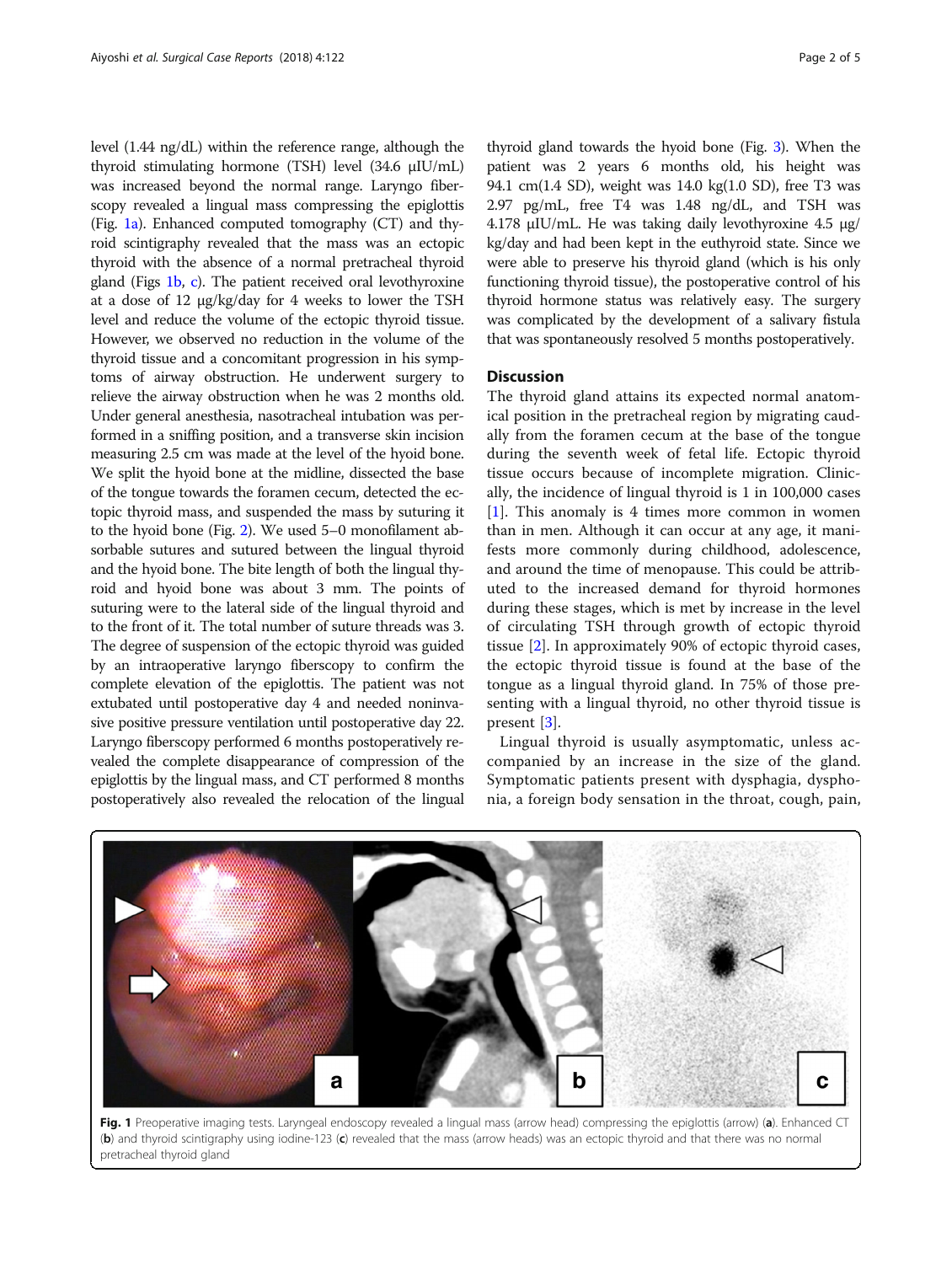

<span id="page-2-0"></span>

bleeding, and/or dyspnea [[1\]](#page-3-0). Several previous studies have reported that approximately 33–62% of patients with ectopic thyroid develop hypothyroidism with increased TSH levels [[2](#page-3-0)]. It has been reported that approximately 24% of children with primary nongoitrous hypothyroidism show an ectopic thyroid [\[4](#page-3-0)].

There is no consensus regarding the optimal therapeutic strategy for the management of such patients. Asymptomatic patients require a strict follow-up for the early detection of malignancy or the development of other complications [[3\]](#page-3-0). For patients presenting with mild symptoms and a hypothyroid state, levothyroxine replacement therapy may be effective. Administration of a suppressive dose of thyroid hormones decreases TSH levels and can reduce the ectopic glandular volume and consequently reduce symptoms of compression  $[1, 5, 6]$  $[1, 5, 6]$  $[1, 5, 6]$  $[1, 5, 6]$  $[1, 5, 6]$ . However, there is no consensus about its dose or the duration. Radioactive iodine therapy has also been reported as a useful non-surgical treatment option for lingual thyroid. However, it should be avoided in children and young adults owing to potential harmful effects on the gonads and other organs [\[5](#page-3-0)].

Surgical intervention is warranted in patients with severe symptoms of airway obstruction, bleeding, and/or malignancy [\[3](#page-3-0)]. A total excision is the most common surgical procedure performed in such cases. Several surgical approaches have been described, such as transoral, transhyoid, suprahyoid, or lateral pharyngotomy [[5\]](#page-3-0). Transoral CO2 laser excision and transoral radiofrequency ablation have been reported as mini-invasive surgical approaches  $[4, 7]$  $[4, 7]$  $[4, 7]$ . However, patients in whom the

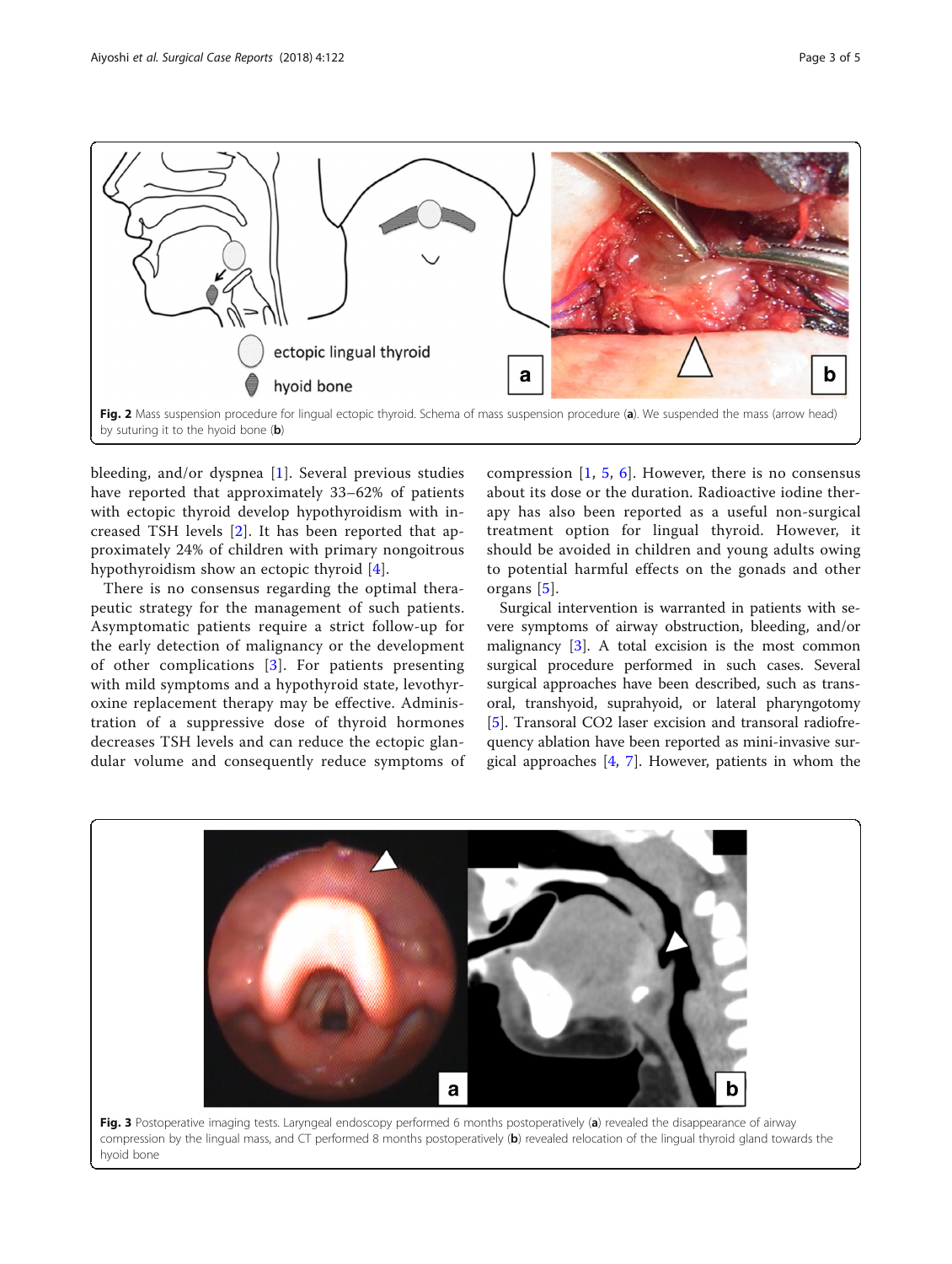<span id="page-3-0"></span>ectopic thyroid is the only functioning thyroid tissue, total surgical excision needs to be strictly followed by lifelong hormone replacement therapy. Regarding preservation of the patient's own ectopic thyroid gland, several reports have been published on transposition or autotransplantation of the lingual thyroid instead of its total excision. In those cases, lingual thyroids were transposed or transplanted to the muscles of the neck, floor of the mouth, abdominal or pectoral regions, with or without a vascular pedicle flap. The procedures were performed via a transoral, transhyoidal, or lateral approach [8–[13\]](#page-4-0).

Surgical intervention necessitates careful and close attention to airway management because surgical access and excision are associated with a significant amount of edema formation. A preoperative tracheostomy should be considered in high-risk patients [4].

Our laryngo fiberscopy-guided suspension procedure is a novel surgical procedure for the management of a lingual thyroid. It involves suturing and fixation of the ectopic thyroid tissue to the hyoid bone. We adopted this procedure because total excision of the mass would not necessarily release the airway obstruction if laryngomalacia continues to cause the epiglottis to hang over the glottis. Its advantage is that it preserves the ectopic thyroid tissue, which therefore contributes to postoperative hormone replacement therapy and it can resolve an airway obstruction certainly, using intraoperative laryngo fiberscopy. Moreover, the surgical technique of our procedure is easier and simpler than that of other reported transposition or autotransplantation procedures. Pediatric surgeons are accustomed to performing the Sistrunk procedure for thyroglossal cysts via the transhyoidal approach. We developed the idea for present procedure from the Sistrunk procedure itself. Before the operation, we carefully considered the safety of the procedure, especially with respect to the management of the airway. Because we were attempting a minimally invasive surgery based on the Sistrunk procedure, we did not perform preoperative tracheostomy. Vocal function was also discussed and managed carefully. We kept in mind not to invade the hyoid bone laterally so as not to injure the recurrent laryngeal nerve. This procedure is associated with at least 2 disadvantages. Firstly, to our knowledge, no such procedure has been previously reported in the literature; therefore, its clinical response rate and long-term outcome are unknown. Secondly, the procedure is associated with a risk of fistula formation as is common with other surgical procedures performed for lingual thyroid, such as excision via a lateral pharyngotomy technique, because a direct communication is established between the skin of the neck and the pharyngeal cavity  $[4]$ . Our patient showed the development of a fistula; however, this resolved within 5 months postoperatively with conservative management.

## **Conclusions**

Our laryngo fiberscopy-guided suspension procedure is a novel surgical procedure for the treatment of a lingual thyroid. Total preservation of the thyroid tissue, certain resolution of an airway obstruction, and ease and simplicity of the surgical technique are the advantages of this novel procedure.

#### Abbreviations

CT: Computed tomography; TSH: Thyroid stimulating hormone; US: Ultrasonography

#### Acknowledgements

The authors would like to thank Editage [\(https://www.editage.jp\)](https://www.editage.jp) for English language review.

#### Authors' contributions

TA, TM, II, MT, KS, and TY were responsible for the diagnosis and treatment of the patient. TA, TM, II, TY, and KM wrote the manuscript. All authors read and approved the final manuscript.

#### Ethics approval and consent to participate

Not applicable

#### Consent for publication

Written informed consent was obtained from the parent of the patient for the publication of this case report.

#### Competing interests

The authors declare that they have no competing interests.

#### Publisher's Note

Springer Nature remains neutral with regard to jurisdictional claims in published maps and institutional affiliations.

#### Author details

<sup>1</sup> Department of Pediatric Surgery, Ibaraki Children's Hospital, Mito, Ibaraki Japan. <sup>2</sup> Department of pediatrics, Ibaraki Children's Hospital, Mito, Ibaraki, Japan.<br><sup>3</sup> Department of Pediatric Surgens, Facults of Medicine, University of Trukuba. <sup>3</sup>Department of Pediatric Surgery, Faculty of Medicine, University of Tsukuba, Tsukuba, Ibaraki, Japan.

#### Received: 2 July 2018 Accepted: 13 September 2018 Published online: 19 September 2018

#### References

- 1. Khamassi K, Jaafoura H, Masmoudi F, Lahiani R, Bougacha L, Ben Salah M. Ectopic lingual thyroid. Case Rep Pediatr. 2015;2015:252357.
- 2. Adelchi C, Mara P, Melissa L, De Stefano A, Cesare M. Ectopic thyroid tissue in the head and neck: a case series. BMC Res Notes. 2014;7:790.
- 3. Guerra G, Cinelli M, Mesolella M, Tafuri D, Rocca A, Amato B, et al. Morphological, diagnostic and surgical features of ectopic thyroid gland: a review of literature. Int J Surg. 2014;12(Suppl 1):S3–11.
- 4. Rahbar R, Yoon MJ, Connolly LP, Robson CD, Vargas SO, McGill TJ, et al. Lingual thyroid in children: a rare clinical entity. Laryngoscope. 2008;118: 1174–9.
- 5. Noussios G, Anagnostis P, Goulis DG, Lappas D, Natsis K. Ectopic thyroid tissue: anatomical, clinical, and surgical implications of a rare entity. Eur J Endocrinol. 2011;165:375–82.
- Kumar SS, Kumar DM, Thirunavukuarasu R. Lingual thyroid-conservative management or surgery? A case report. Indian J Surg. 2013;75(Suppl 1):118–9.
- 7. Dasari SD, Bashetty NK, Prayaga NS. Radiofrequency ablation of lingual thyroid. Otolaryngol Head Neck Surg. 2007;136:498–9.
- 8. Skolnik EM, Yee KF, Golden TA. Transposition of the lingual thyroid. Laryngoscope. 1976;86:785–91.
- 9. Minuto FM, Fazzuoli L, Rollandi GA, Derchi L, Biassoni P. Successful autotransplantation of lingual thyroid: 37-year follow-up. Lancet. 1995;346:910.
- 10. Rojananin S, Ungkanont K. Transposition of the lingual thyroid: a new alternative technique. Head Neck. 1999;21:480–3.